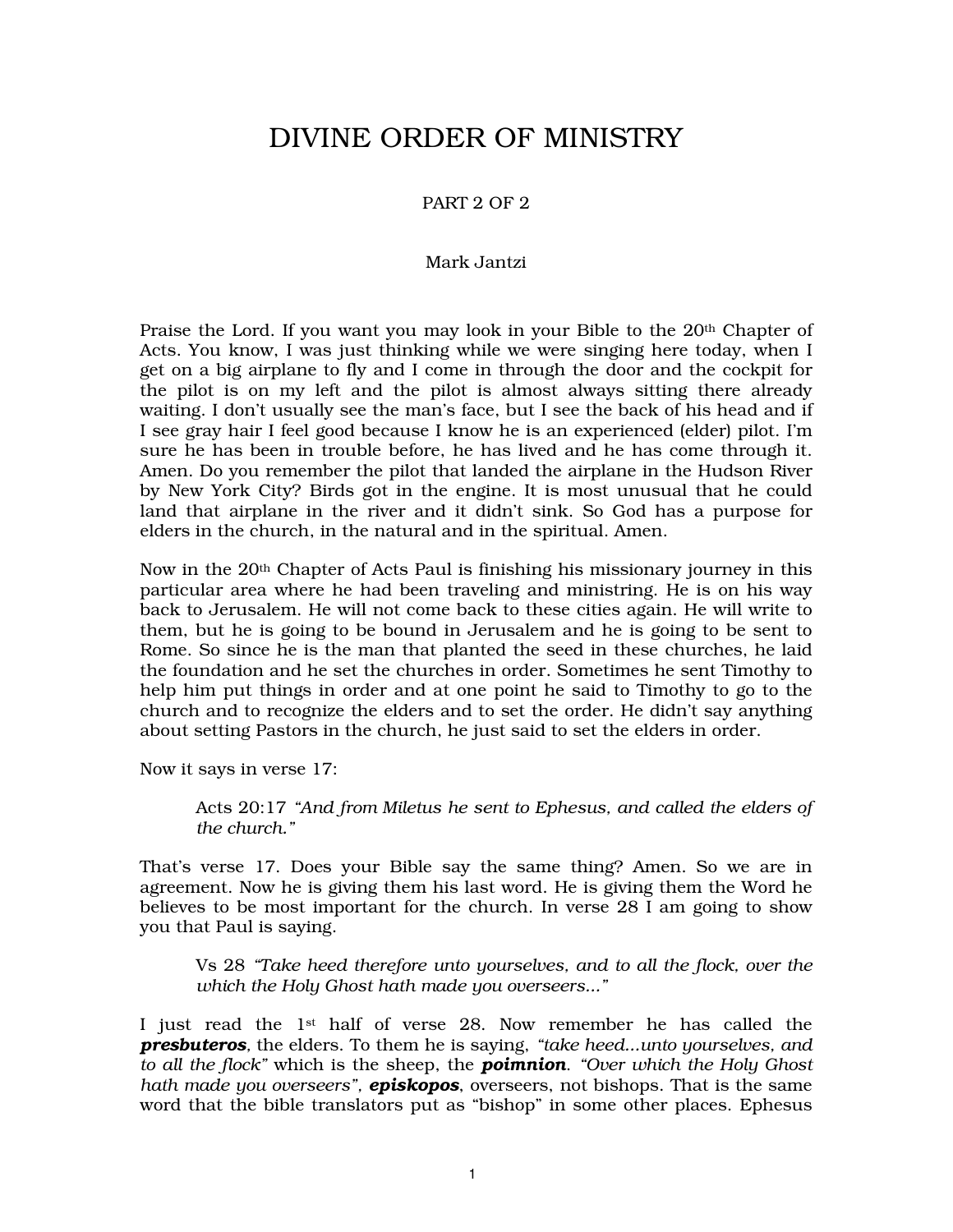wouldn't have that many of what the church today calls bishops. So Paul is saying that the elders are the overseers overseeing the sheep, the flock. Who made them to be overseers? How did they get that job? What does it say? The Holy Spirit appointed them to be overseers.

You see, God sees into the hearts of men. God puts these gifts into men. God sees faithfulness. God sees maturity. You know there are some men who are not responsible. I'm sure you know men like this? They promise you that they are going to be at a certain place at a certain time to do a certain job – and they don't come and they don't do it. Maybe they are forty, maybe they are fifty years old, but they are still like a child. Sometimes God sees men that are only thirty, but they are faithful: always faithful; keeping their word; making a promise and keeping their word. This is the way we deal with our spouses our marriages; we are faithful. So this quality trait of life carries over into everything that we do.

Vs 28 *"Take heed therefore unto yourselves, and to all the flock, over the which the Holy Ghost hath made you overseers, to feed the church of God, which he hath purchased with his own blood."* 

*"Feed"* is *poimaino* which means to see that the sheep have good pasture, good food to eat. The shepherd doesn't have to pick the grass and put it in the sheep's mouth, all he has to do is to take them to the good pasture, present the food and the sheep know how to eat. And if they are sheep, they will eat the proper food that is presented to them.

So again, what we see here is the responsibility of the elders to shepherd sheep. Amen. Elders **shepherd** sheep and elders **oversee** the flock. They don't just feed sheep, but they are also watching. As they are watching the flock, sometimes they see sheep that need to be healed, wounds that need to be bound up; one sheep didn't get enough food, give some special attention to this one. But in watching, you are also watching for wolves.

Vs 29 *"For I know this, that after my departing shall grievous wolves enter in among you, not sparing the flock."* 

Now these wolves will not come looking like wolves, they will come looking like sheep. But the responsibility of the elders (plural) is to spot the wolf and confront the wolf.

"What are you doing?"

We haven't had many wolves come around where I live, I mean spiritual wolves, but we have had a few. I remember we had some special meetings where one of God's prophets came and there came a man that we didn't know and the next thing I know he was over in the corner laying hands on people and prophesying things to them. His own life was a mess. He was living a terrible life. But apparently he wanted to be a Pastor and he was going to take a little sheep here and a little sheep there. But his ministry was destroying people. He was giving them terrible advice. So with a couple of us elders we said to the man: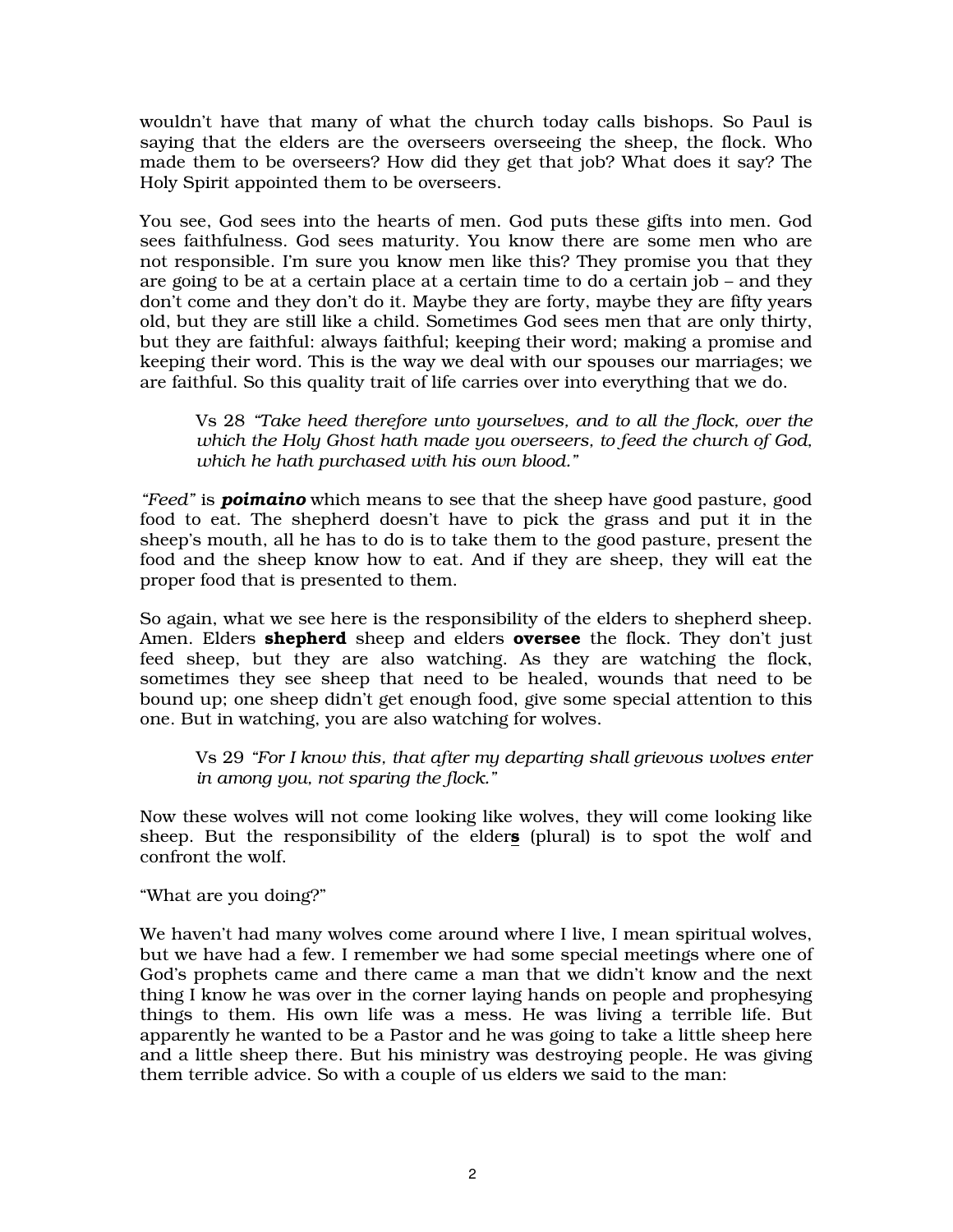"You may come to the meeting, but you are not to pray over people and you are not to prophesy over people."

He didn't come back.

So we see the shepherd ministry is pretty well defined already, isn't it? Can we go to the book of Ephesians? We do want to look at ministry. You probably have heard so much about what went wrong in the church systems that you would like to know what is right. We need to hear the positive of what is right. So the first positive is that God wants elders to take responsibility among the flock. Amen. That is a very good thing. Some of you are Pastors, this word is not meant to say that you have no place in the church. You will have a very important part in the church, but you won't be calling yourself Pastor and you won't be acting like the Lord over the flock.

Now I am talking so far about the local fellowship, but God also has ministries that reach out beyond the local fellowship and of course these ministries are also part of a local fellowship. Now when I say ministry, here is another one of those words that got corrupted over the years. THE ORIGINAL MEANING OF THE WORD MINISTRY MEANS SERVANT. But when I drive the streets of Addis Ababa I see: Ministry of Water; Ministry of Education; Ministry of ...; all kinds of ministries of government. So you see from the word servant it has come to be the head man, the chief man. So the word has changed its meaning, but if you will understand me when I am using the original meaning of the word ministry I really don't have a better word to use. We will talk about five-fold ministry.

Eph 4:11 (We are talking about Jesus where it says),*"And he gave some apostles..."* 

Let's go back up to verse 8 where it says He gave gifts:

Vs 8 *"Wherefore he saith, When he ascended up on high*, *he led captivity captive, and gave gifts unto men."* 

So these ministries are gifts that God has given to the church. When I say "church" I mean the "true church", another word that has unfortunately changed in its meaning over the years. So many times when we say "church" we are talking about the whole system of churches, but I am going to use the word that God intended to have – HIS CHURCH.

All right, so He gave these gifts.

Eph 4:11 *"And he gave some, apostles; and some, prophets; and some, evangelists; and some, pastors shepherds and teachers;"* 

Somebody was telling me here in the beginning of the meeting that they have a friend or man or somebody that they know. He gave them a card or something with his name and it said: "Apostle Doctor" or something like that – "Doctor Apostle". By the way, I think I have only known one real apostle in my life. However, I do believe that God has more of them. I have read a couple of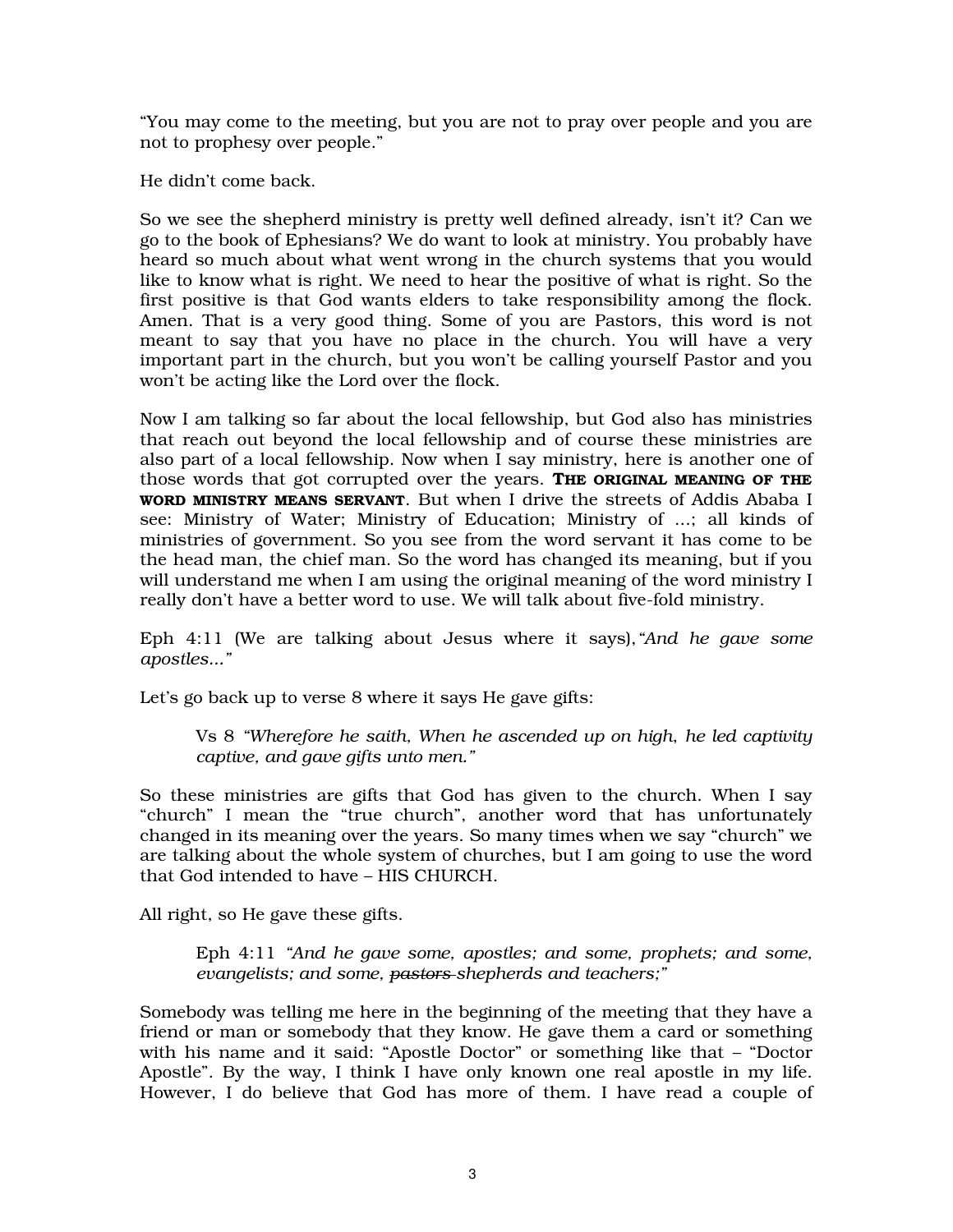wonderful books about men that I believe with all my hearts are true apostles of God. I don't know how many He has. I don't know if I will ever meet another apostle. I will say this: there aren't very many of them. Going and getting a Doctoral Degree in Theology, printing a calling card with a title and traveling on the road does not make you an apostle. You can even plant two or three churches and that does not make you an apostle. Amen.

Now THE WORD APOSTLE MEANS SENT, men who were sent. Brother Burt told you the other day how Paul came and submitted himself to the local fellowship. The Spirit of God began to move when they fasted and prayed and the spirit of prophecy came to the people there. We know there were prophets in that fellowship as well. The spirit of prophesy said: "Separate Paul and Barnabas unto me," and they laid hands on them and sent them out.

Now we are sent of God. We who came here are sent here of God, but not one of us would say that we are an apostle. We may have other gifts, but we don't have the apostle gift, but what we are bringing you is an apostolic Word. We bring an apostolic vision to you and we have been influenced by the ministry of an apostolic Word. We have been taught by an apostolic Word. Paul said to Timothy to find more faithful men and pass the word on to them.

The Holy Spirit has given a word to us that in Ethiopia faithful men would be found to carry this message. If we have 50 people here, will there be 1 who will catch this vision, who will be stirred in his heart and will say:

"Yes, I want to be among the sons of God."

"Yes, I want to teach other young men this word."

"And I want to stand before Jesus when my time comes and I want to hear Him say, 'WELL DONE GOOD AND FAITHFUL SERVANT'."

The second ministry gift is the **prophet**. If I had time to draw the sides of the boards of the tabernacle building itself, the wooden boards that were covered with gold, the boards that speak of members of the body and these boards had golden rings and there were five bars that went through that held the boards and kept them in order. [See illustration below].

This is the function of the five-fold ministry, to keep the church in order so that we don't go off on some strange doctrine, so that we don't listen to some wolf. There are many deceptive ministries where I come from leading many, many people astray. Some of them have BIG television programs. Sometimes a whole church under a Pastor will go down and travel to be a part of this - whatever is going on. But you see, if these churches had access to the full five-fold ministry of God they would not be deceived like this. They would have a solid doctrine that is in agreement with the Word of God.

So the bar in the middle goes all the way across, which is the apostle bar. Then there are the two on the top, the prophet and the evangelist. And there are two bars on the bottom, the shepherd and the teacher.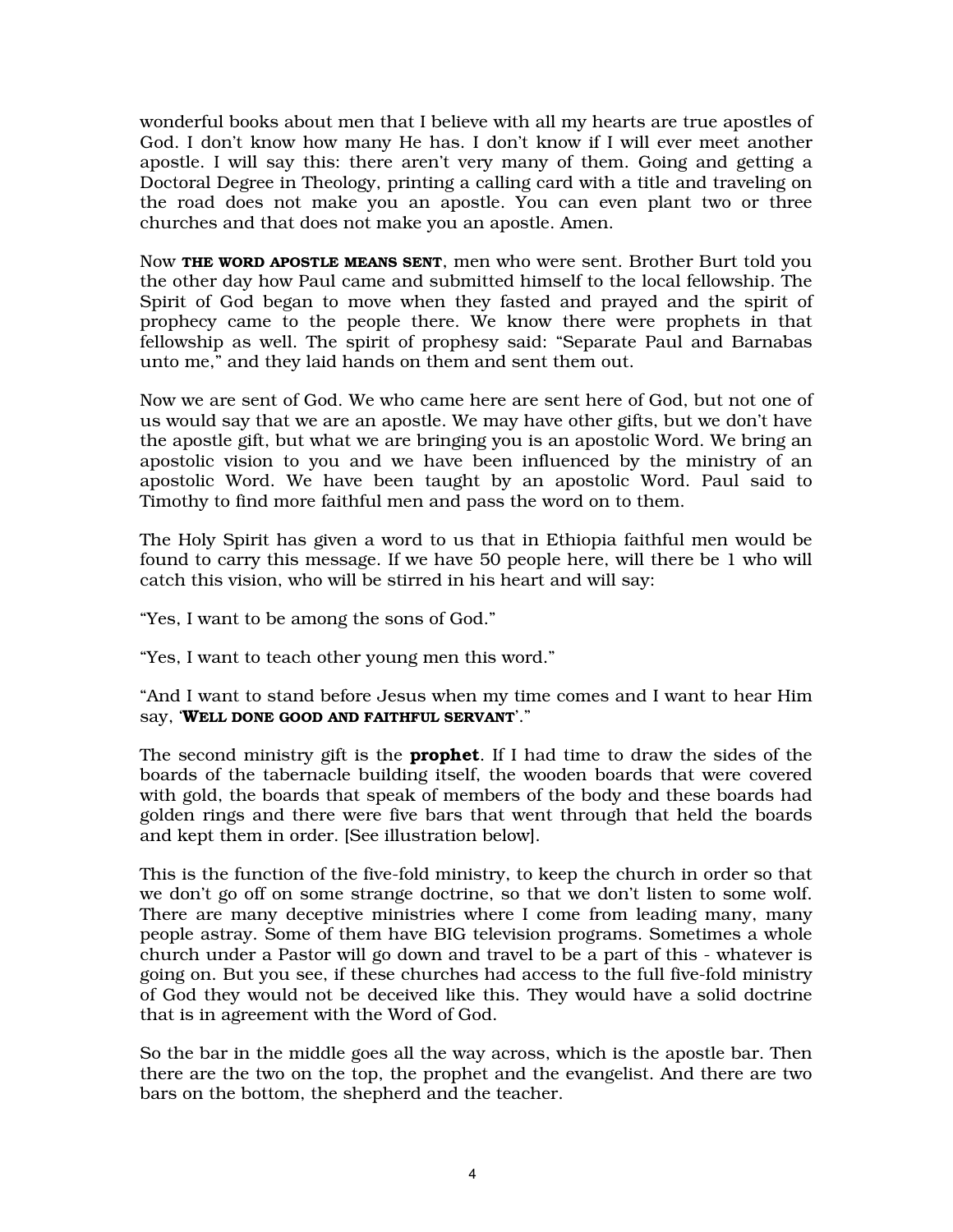

Now you know the ministry of the prophet. I don't have to talk to you a lot about that do I? You believe in the legitimacy of the prophetic ministry, do you not? You know the interesting thing about (shall we say) the world of churches, is that most of the churches that are not in God's order, do not receive the ministry of the apostle; and they do not receive the ministry of the prophet. These are two of the most important ministries, (if I dare use the word important), and they have rejected by the churches. If they have apostles they have corrupted the meaning of it and they have probably appointed themselves.

Brother Burt Asbill: I would like to add a comment with regards to the apostle and the prophetic ministry, is that scripture states that the foundation of the church is established on those ministries.

Brother Mark: Yes, I was going to mention that. Thank you Burt. The foundation of the church is based on the ministry of the apostles and the prophets (Eph 2:20).

Eph 2:19 *"...of the household of God:"* 

Vs 20 *"And are built upon the foundation of the apostles and prophets, Jesus Christ himself being the chief corner stone;"* 

Amen. In verse 22 it says:

Vs 22 *"In whom ye also are builded together for an habitation of God through the Spirit."* 

Brother George Herrig: A second witness is 1 Corinthians 12:28.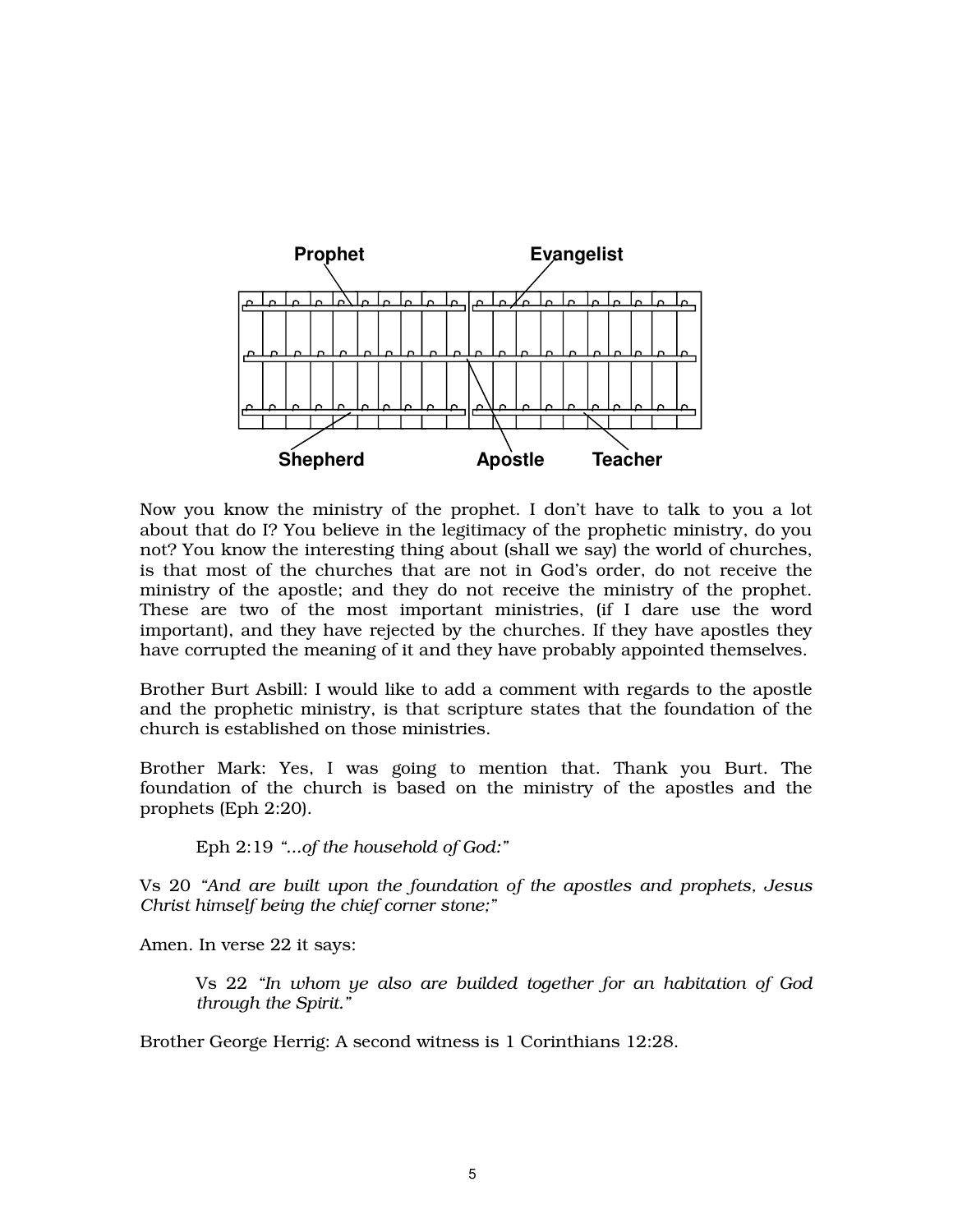1 Corinthians 12:28 *"And God hath set some in the church, first apostles, secondarily prophets, thirdly teachers, after that miracles, then gifts of healings, helps, governments, diversities of tongues."* 

So those three ministries are listed in Corinthians. By the way, if you want a follow-up, if you go over in Revelation, I think it is Chapter 18 or 19 when you find that the beast/the harlot hates the ministries of the apostles and the prophets (Re 18:20). If you want to go to the Old Testament you can find that Jezebel hates the prophets and she went about to destroy the prophets and there is still a very active Jezebel influence in the churches today. Jezebel puts false prophets in to prophesy falsely, to live falsely and to deceive people – because the sheep have lost the ability to discern by the Spirit. You see, the gift of discerning of spirits is also gone from most of the church. People come in and prophesy and say things. Where are the little people that are supposed to have these gifts of discerning? They may not be elders; it may even be a child who says,

"Brother, there is something wrong with that man."

You know, I used to be friends with a Puerto Rican couple when I lived in another city. When this woman was a little girl in Puerto Rico twelve years old, they would go in the mountains and pray and fast every Saturday. One day an evangelist came to their church. This twelve year old was so stirred by the Spirit that she got up from her seat and went up front and she said:

"Thus says the Lord, Mister, you must repent."

The man was living in sin and he fell down and admitted his sin.

Now would we rebuke that little girl? Do you know what, these big ministries, these big television ministries; you cannot get close to them. They have twelve security guards around the platform. If you come close to that platform one of these security guards will grab you and take you out. How will you know them that labor among you if you can't meet them or even talk with them? I'm just telling you – Jesus said that many will rise up and say that "I am of the nature of Christ". He said, "Do not go after them and do not follow them." The church apparently has forgotten to read what Jesus said because they go after everything that comes. Come on, brethren, we have to start overseeing and watching the flock to see that this thing doesn't come in to the house of God.

All right, so you know something about these five ministries. My hand has five ministers. The hand of God has five ministers, does it not? Amen. So what shall we say about these five? One of these, the key member of my hand is my thumb. Now I can't do much with my hand without a functioning thumb. I cannot pick this Bible up without my thumb. Try to pick up a glass of water without using your thumb. You might be able to do it, but you won't do it well. You will be very unstable in what you are doing. So the thumb is key to keeping the balance of the hand. He is not the lord, he is not the boss, but he is an important servant. If he is like Christ he is a humble servant. He is also a partaker of the suffering of Jesus Christ. He doesn't have to carry a little card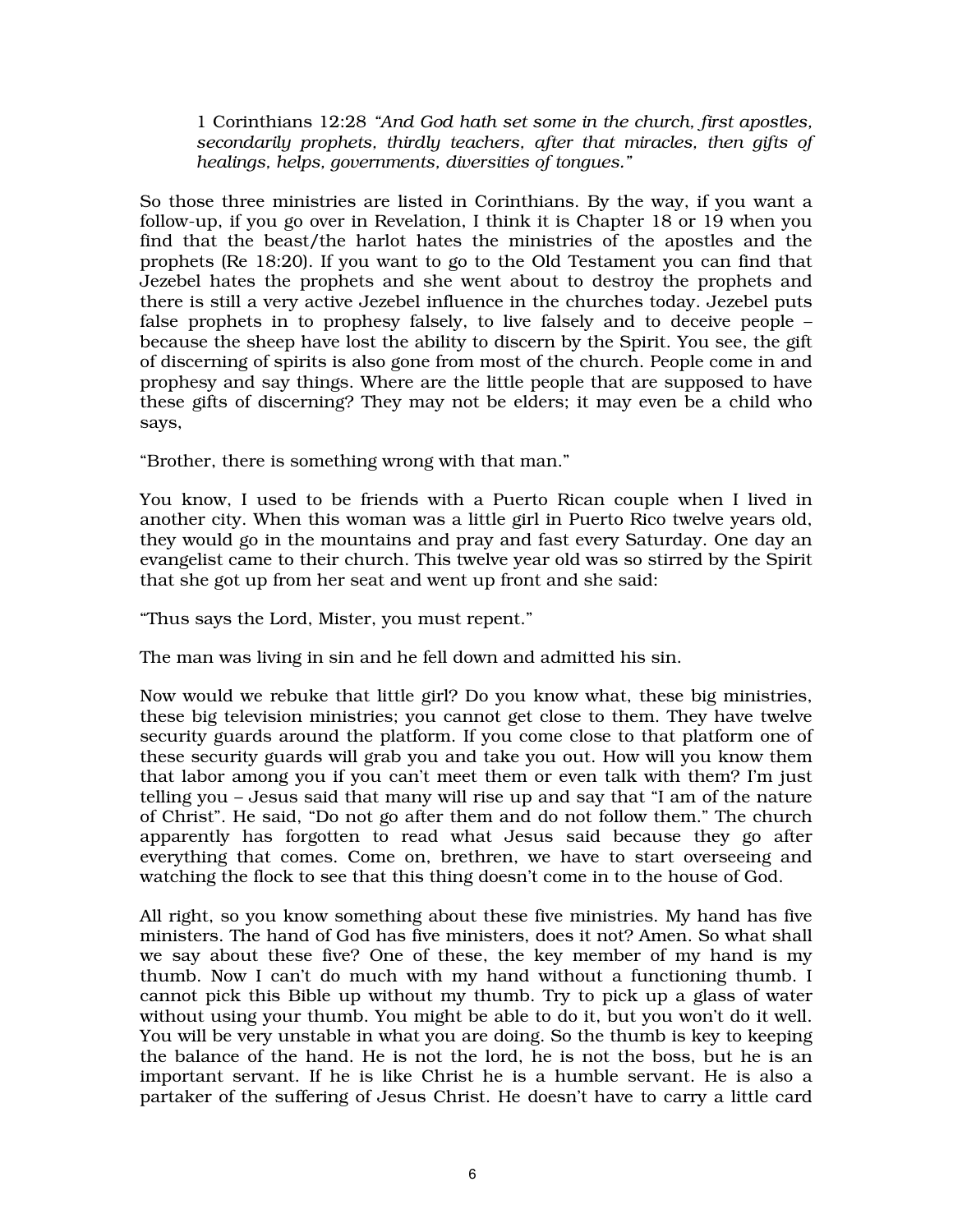that says he has a Doctoral Degree. He will probably never tell you that he is an apostle. You will have to know him for a while and then you will say:

"I wonder if that brother is an apostle."

"He brings such a powerful word."

"His word shakes the heaven and the earth."

"His word is so correct."

When we first heard the man that I am talking about in my experience, he came to our local fellowship. He said many powerful things that shook us up.

When we went home my wife said to me, "Brother Mark, either this man is 100% wrong or he is 100% right."

I said, "Sister, what I have heard tonight is 100% right."

She said, "But he opened the door and blew everybody away!"

I said, "That is okay, the things that cannot be shaken will remain as the kingdom of God."

So the next finger is the prophet. The prophet points the way:

"Thus saith the Lord..."

"Brother the Lord has a word for you..."

Amen. Then when my wife used to come to me with the finger I knew I was going to get a prophetic word. One day she brought the finger to me and she said to me:

"Brother, your life has gone into wood, hay and stubble and that is not what God called you to."

I didn't quarrel with her. I put my head down and I said, "O God, I need to repent. I've got to get rid of that wood, hay and stubble that I have been involved with, because it will be burnt if I bring it before the judgment seat of Jesus Christ.

One of my fingers (the middle one) is longer than the others. Can you see which one? One of the ministries reaches out quite far. The **evangelist** ministry goes out to many places. Now I don't know that Timothy was an evangelist, I don't believe that he was. But Paul said to Timothy, "...*Do the work of the evangelist.*.." (2Ti 4:5).

So you don't have to be an evangelist to do the work of an evangelist. You don't have to be a prophet to prophesy. Not everyone that prophesies is a prophet.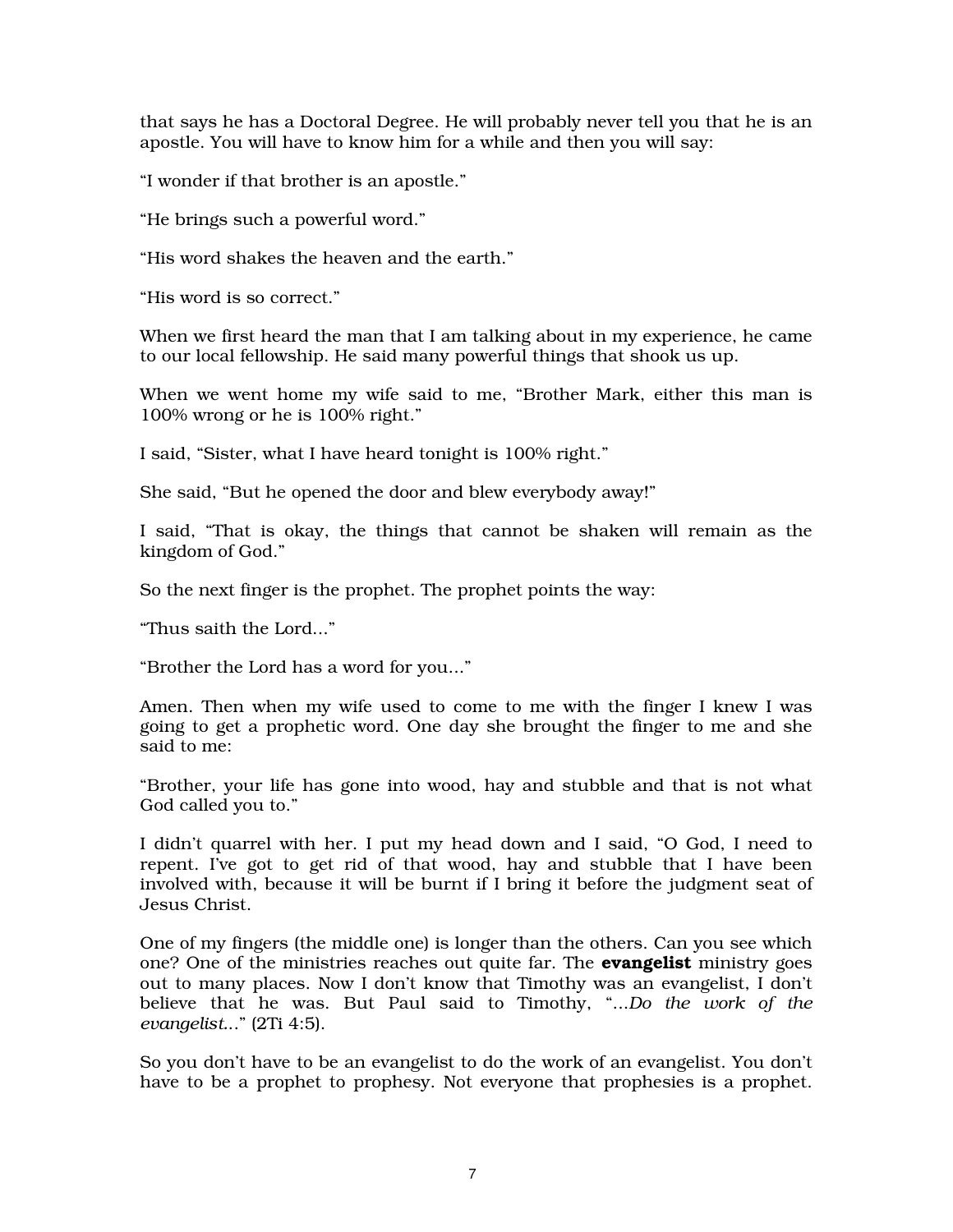The gift of prophesy is also in the body of Christ. Sometimes a little child will prophesy.



So the evangelist is a gift that reaches far out. Like the apostle and the prophet, the evangelist doesn't have to come and say, "I am John Brown and I am the Evangelist." If he preaches like an evangelist and he has a concern for reaching out to the lost he might have the gift of an evangelist.

Now we have the next finger. I call it the shepherd finger. What do I have on this shepherd finger? What do you see there?

You see a golden wedding ring. What is the meaning of that golden ring? It is a ring of covenant of love, is it not? The **shepherd** has a covenant of love between God and his sheep and he loves the sheep. He lays his life down for the sheep.

By the way, did you know that:

## JESUS IS ALL OF THESE MINISTRIES?

HE IS THE APOSTLE.

HE IS THE PROPHET.

HE IS THE EVANGELIST.

HE IS THE SHEPHERD.

### HE IS THE TEACHER.

He has it ALL but he parceled it out to men. He didn't give us all those gifts to one man. Amen. So the LOVE ministry, the shepherd ministry is loving the sheep that are sometimes difficult to love. Have you ever met people that are difficult to love? They just don't want to be loved, but you love them anyway. When I have trouble loving some people I think of Jesus and I'm thinking that He loves this person. If I am His servant, I am going to have to change my nature and my attitude to be like Jesus. Okay.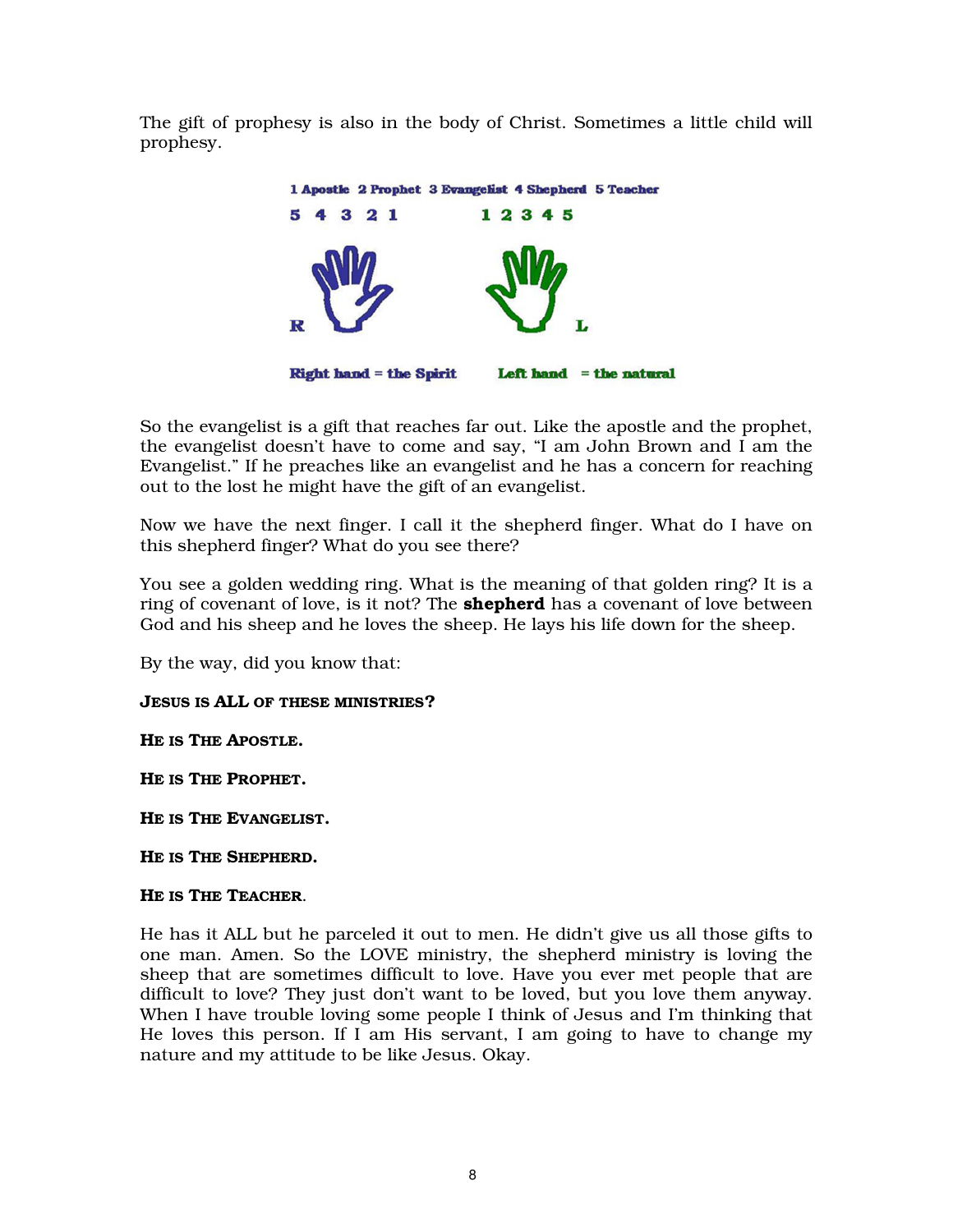The last of my fingers, it's the smallest, the **teacher**. But let me ask you a question. If I want to get into my ear, which finger would I use? This one works best. So the teacher ministry can get into your ear. Amen. He breaks the word down so that you can digest it, understand it.

Now there is one more little subject that I would like to bring up if we have a little time here yet, don't we? Let me find the page here. Let's not leave Ephesians 4 right away. Here we are. The purpose of this five-fold ministry and how long is this ministry going to last? It says here He gave these gifts to the church, to the body of Christ until when? Forever? No.

Eph 4:13 *"Till we all come in the unity of the faith..."* 

Are we all in the unity of the faith yet? I don't think we are all in the unity yet.

Vs 13 *"...and of the knowledge of the Son of God,* (till we come) *unto a perfect man..."* 

There is that word that George was talking about yesterday, the perfect man, complete, mature, lacking nothing.

Vs 13 *"...unto the measure of the stature of the fulness of Christ:* 

Many years ago we went to Prague in the Czech Republic and a woman came to our meeting and she said, "Oh, I have met other people that are just like you. They are preaching the same word."

This is many years ago at the time when the iron curtain of Communism came down there. I guess the curtain came down everywhere, didn't it?

So I said to her, "Well, if there are people who are preaching the same thing I would like to meet them."

So she brought two men over to where we were staying. I greeted them.

I said, "Well, the little sister here says that we are all preaching the same thing."

They said, "Okay, tell us what you believe."

I said, "Well, we believe in the five-fold ministry. We believe in apostles and prophets."

The man said, "Oh, no, no. No more apostles and no more prophets."

I said, "What? It is in the Bible."

"No, no. The apostles and the prophets all died out when John died. He was the last apostle."

I said, "But the Word of God says, '*until we all come...'"* and I read that verse.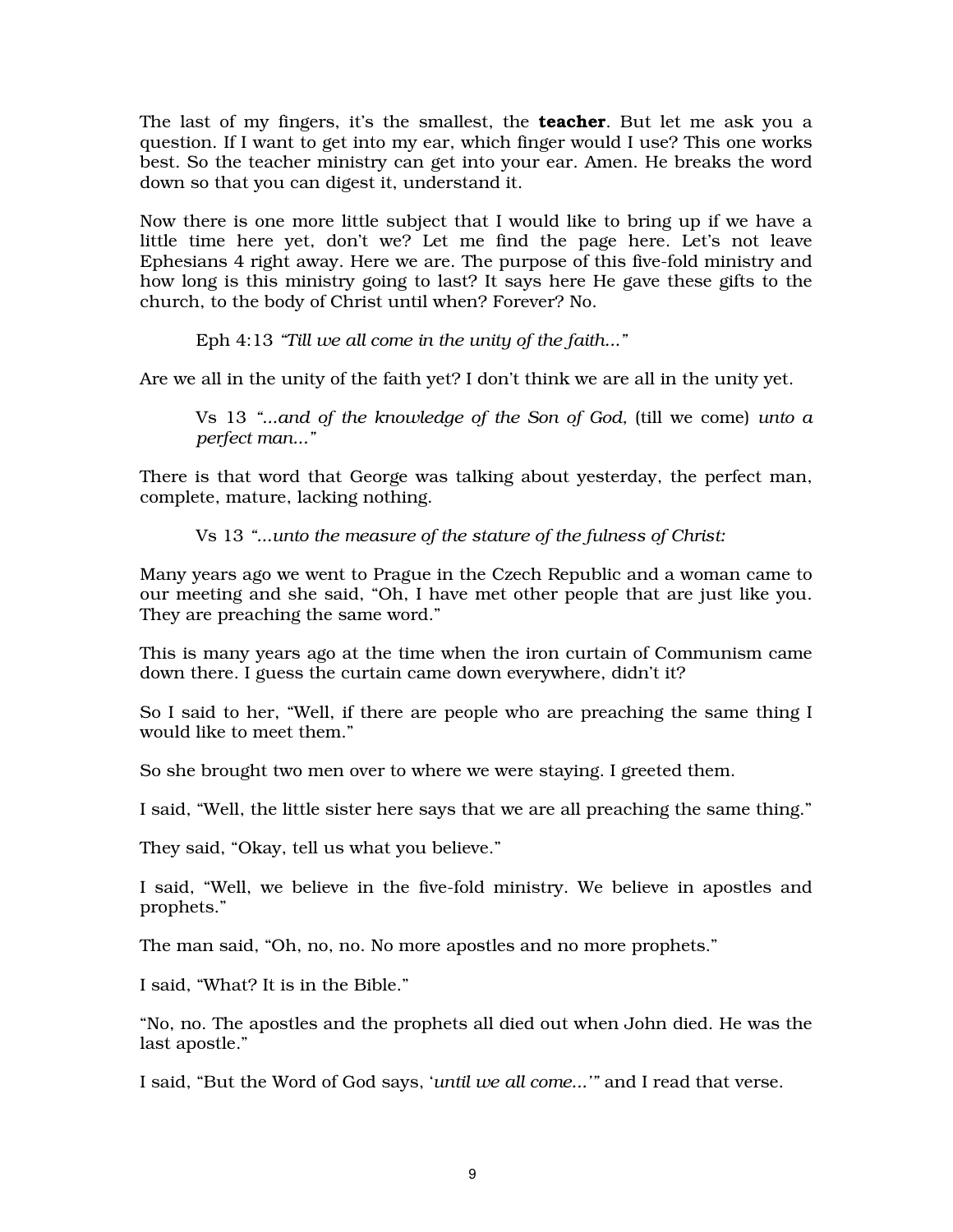The man said, "Well we are all in unity." He said, "We are in unity."

I said, "How can that be? We can't even agree about this?"

He said, "Well, the whole Bible is written, therefore we are all in unity."

But you see; we weren't in unity. So we still need the ministry. Then verse 14 says:

Eph 4:14 *"That we henceforth be no more children, tossed to and fro, and carried about with every wind of doctrine, by the sleight of men, and cunning craftiness, whereby they lie in wait to deceive;"* 

So again, God is describing the ministry as protecting the flock from the deceiving wolves. Let me go to one more place before we leave this. I think we will go to the 23rd Chapter of Matthew. Jesus was talking to the ministers of the church of His generation, the scribes and the Pharisees. Now let me read a few verses here.

Mt 23:6 *"And* (they) *love the uppermost rooms at feasts, and the chief seats in the synagogues,"* 

Now what is the motive here of liking the chief seats and liking the uppermost rooms at the feasts? The motive of this ministry of course is that **THEY WANT** RECOGNITION BY MEN. The servant that washes the feet gets no recognition of men. The man that opens the door or the gate doesn't have a very important place of recognition. But if he doesn't open the door I can't get in.

Okay, so, they love the:

Vs 7 *"...Greetings in the markets, and to be called of men, Rabbi, Rabbi."* 

So we are talking about **titles** and we are talking about means of recognition. So the Rabbi would wear clothes of special distinction of some sort that the people in the market would recognize him as a Rabbi. I don't have much experience with that here in Ethiopia, but I have experience in America where we have Roman Catholicism. The priests have special black clothes that they wear and I have observed people responding when they see these men in the market place. The people come and they say:

"Father, Father, good day to you."

They bow a little bit you know and I have noticed that the priest enjoys this. He smiles and you know that he likes the recognition.

Jesus was saying the same thing in His day. The Rabbi wanted people to recognize that he was a Rabbi in the market place. It has nothing to do with his spiritual place of teaching the word. He just wants the personal recognition of honor.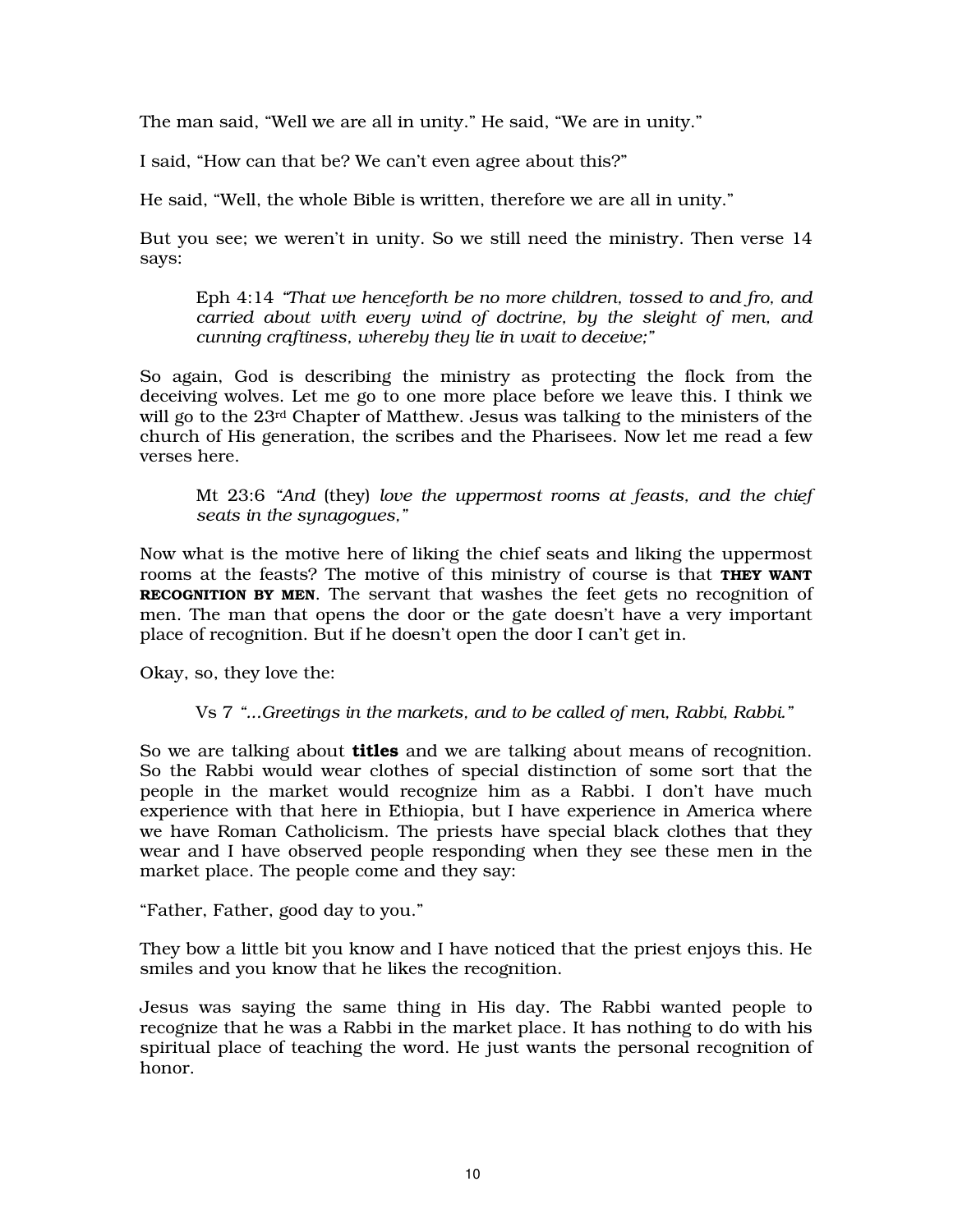I mentioned that when I first went to the city where I live there was a Pentecostal Church, it was part of a denomination and it was the biggest church one in town. One night after a meeting we went to a certain little restaurant in the city. I knew some of the Assistant Pastors that this man had. I thought I saw one of the young men sitting at another table, but I was confused because he had the black shirt with the little white trim at his collar.



I said to my wife, "Isn't that Brother So and So over there?"

She said, "I don't know, it looks like him in his face."

I said, "No, no, it can't be him. He is dressed up like

a Catholic priest."

Then I thought, "Well maybe he is an Episcopal priest." So finally my curiosity got the best of me and I got up from my table and I walked over to the table where this man was sitting.

I said, "Excuse me. Do I know you? Are you Brother So and So?"

He said, "Well, yes I am."

I said, "Oh, I didn't recognize you with that collar you are wearing. I thought you were a priest or something."

He said, "Well, we want to be identified with our Catholic Brethren."

I had no more to say. I went back to my table. I was just grieved. I thought, "Is this what is happening to the church? Is this where Ecumenicism is moving that we are all going to be of the same church? That we are even going to join with the harlot church?"

Well, so He says:

Mt 23:8 *"But be not ye called Rabbi: for one is your Master, even Christ; and all ye are brethren."* 

What is Jesus saying? Come on, help me to put this into terms that we can understand. Are there any Rabbi's here today? No, I don't see any Rabbis. Is this verse talking to us? Can we just cross it out and say that it doesn't apply to us? Throw it away that it has no meaning to the church?

He is saying that you are taking the title Rabbi, which means Master. You are doing it for recognition. He said, "Not in my church – NO. All of you are equal brethren. You are a sheep just like the other sheep in my eyes. Don't call yourself anything else but a brother."

If you want to put that on your card – put it on your card. Brother John Jones – but you don't even have to put Brother.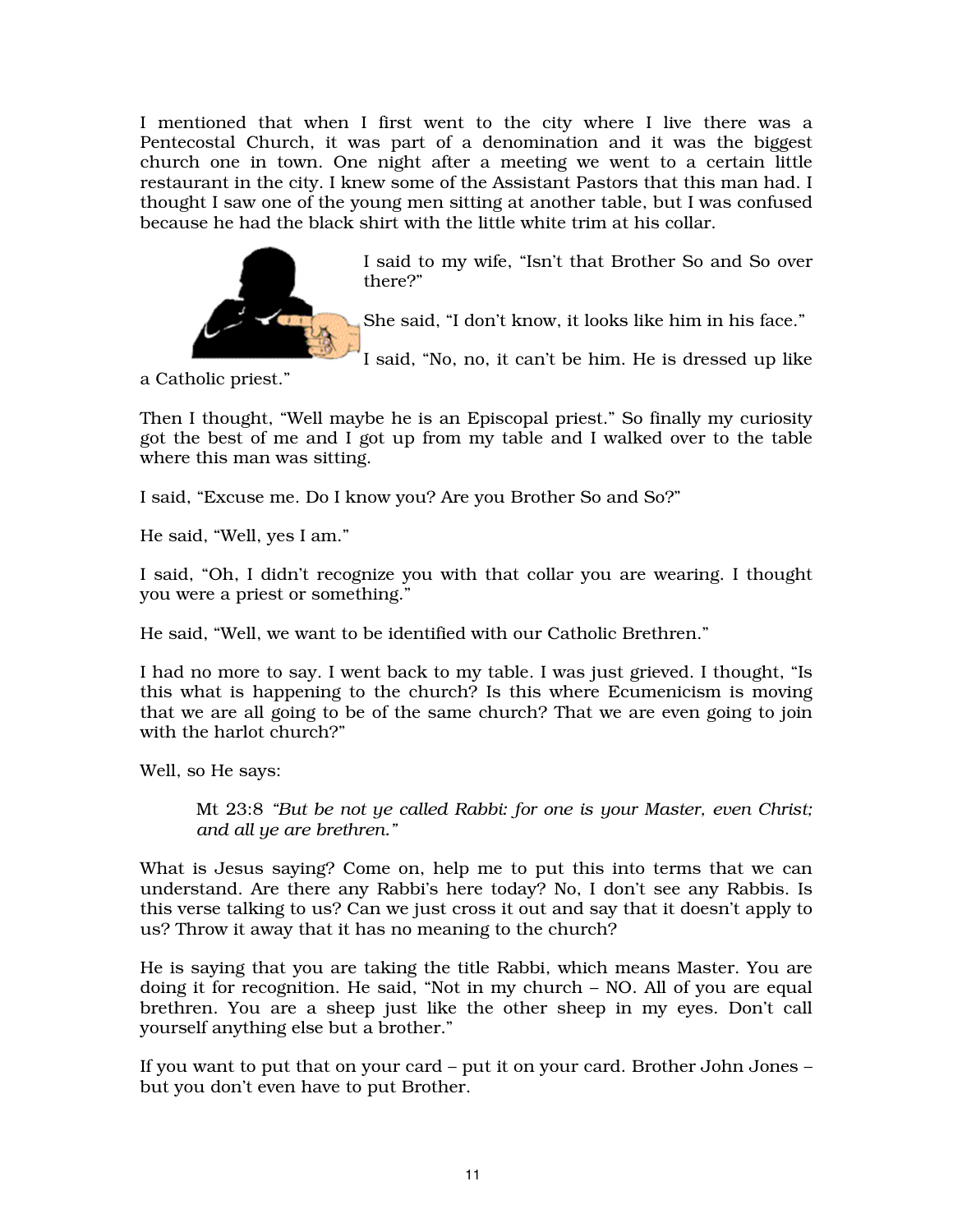Let's go on.

Vs 9 *"And call no man your father upon the earth: for one is your Father, which is in heaven."* 

"Well, that is just the Catholic, or the Coptic, or the Orthodox."

"That doesn't apply to us."

But it is the principle of what Jesus is saying. The man who is called Father has a position of recognition, he has an office and he enjoys being recognized as such. Jesus is saying to the people, to the sheep, "Don't do that. Don't call them that."

You know, I have known some of the Pastor friends that I have and they use the title Pastor in the same way. I have seen people greet the Pastor in the market place. They don't call him by his name, they call him Pastor and he has no other name. When they come they bow:

"Good morning Pastor."

"How are you today Pastor?"

No, I am serious. I called the office of one of the men that I knew; he was a friend of mine. His secretary answered the phone.

I said, "Is Brother John in?"

She said, "Pastor is not in."

I said, "Well, when can I meet Brother John?"

"Pastor is not at home."

"Well I wanted to ask him about this little item that he wanted to sell."

"I will leave word for Pastor."

I'm thinking, "This girl doesn't know his name."

I said, "Well, I'll call another time." I said, "Is he still the pastor of this church?"

She said, "No. He is an apostle now."

I said, "Oh, how did he get to be an apostle?"

She said, "Well he travels around a little bit and now he is an apostle."

Oh my goodness. But this is the way some of the Pastors insist that people call them. New people come to our fellowship, people that I've never seen before.